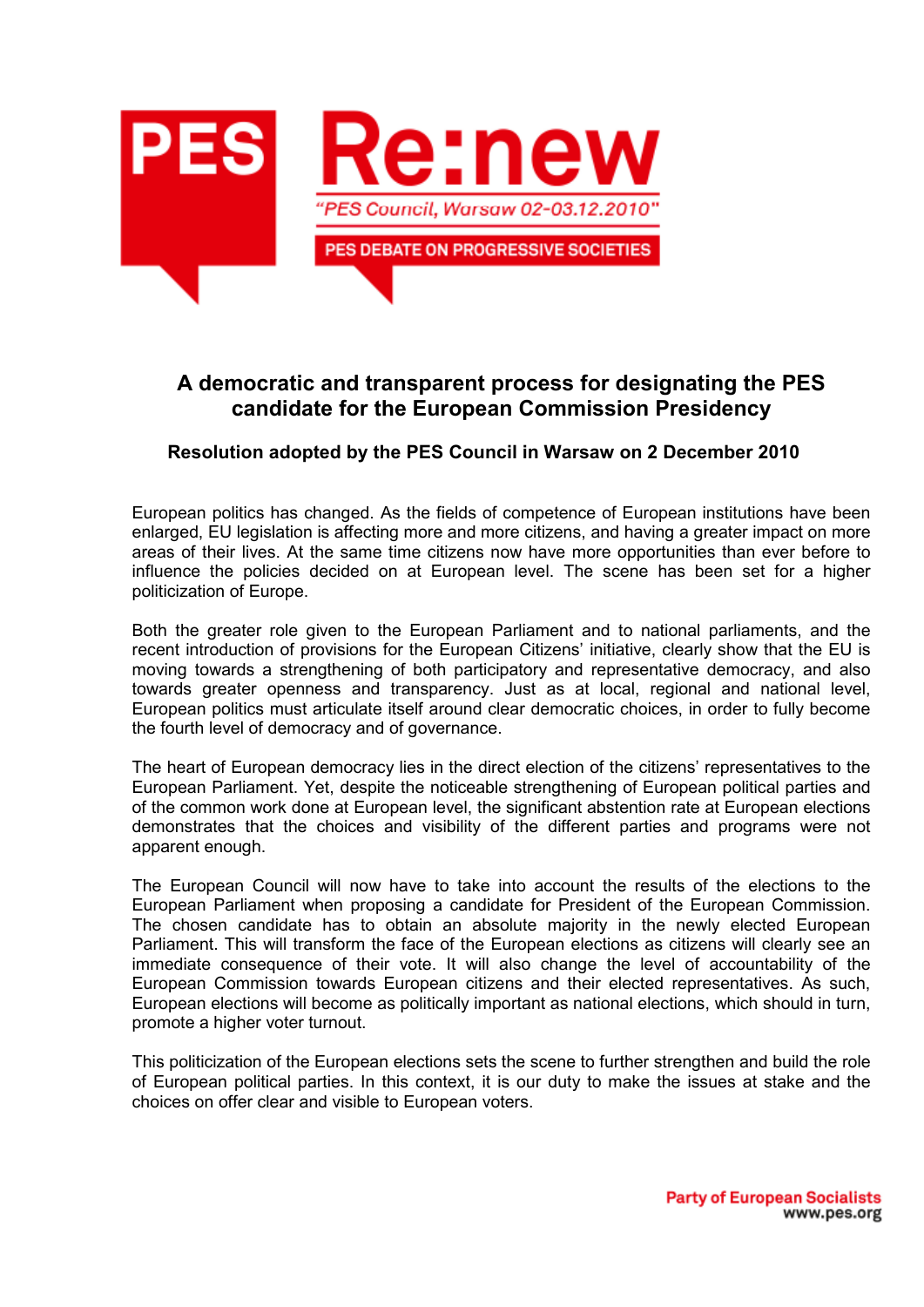Last year, at the PES Prague Congress, we took the unanimous decision to run for the next European elections with a common strategy to implement a common program, embodied by a common candidate for the position of European Commission President.

By acting as a coherent political family, with both a program and a personality to lead Europe, we will gain in unity and visibility, and be better able to communicate articulate messages and policies.

We, European socialists and social-democrats, will select our candidate through a democratic and transparent process. We will take this new step towards a more democratic European Union in an open and confident approach. We have always taken the lead in making the EU more democratic and more accountable to its citizens; we have always strived to make European politics more accessible and understandable.

We will apply these principles to our own house and strengthen the internal democracy of the PES by bringing on board all our parties and all levels within the parties. Our common candidate will be chosen in an open way, we need to reinvigorate European citizens' engagement with European politics, and thus engage our members in one way or another. If we want to be a credible, modern and forward-looking alternative, the PES must have a democratic, transparent and inclusive process, which is both understandable and flexible and ensuring both the quality and the legitimacy of the candidate.

Therefore the PES Council sets up a Working Group "Candidate 2014"(see composition in annex), to discuss and propose a process. The discussion could include:

- The criteria to stand as a candidate, including proposals for endorsement
- The scope of the electorate
- The selection procedure
- The organisation and financing of the selection process
- A timetable for the selection

The Working Group "Candidate 2014" will report back to the Presidency, which will make a proposal to be adopted at the 2011 PES Council. Taking into account the crucial role that the European Parliament has in endorsing the candidate for the Commission Presidency, the S&D Group will be represented in the Working Group "Candidate 2014" by its President or his representative.

**Our aim is to win the European elections in 2014.** In order to do so we need to present a convincing alternative with a common manifesto, to agree upon a common strategy, to put forward a single candidate, to give him/her strength, support and visibility. The PES candidate for Presidency of the European Commission, together with the national Heads of lists of our member parties, will embody our message to European citizens. A new direction for Europe is possible and the PES is ready to lead it.

The decision on the process on how to select the PES common candidate will follow this timetable:

| PES Council 2010: | Establishment of the Working Group "Candidate 2014"                                        |
|-------------------|--------------------------------------------------------------------------------------------|
| June 2011:        | Intermediary report of the Working Group "Candidate 2014" to the PES                       |
|                   | Presidency                                                                                 |
| September 2011:   | Final report of the Working Group "Candidate 2014" to the PES Presidency                   |
| PES Council 2011: | Proposal from the PES Presidency to the Council. Adoption of the process<br>by the Council |